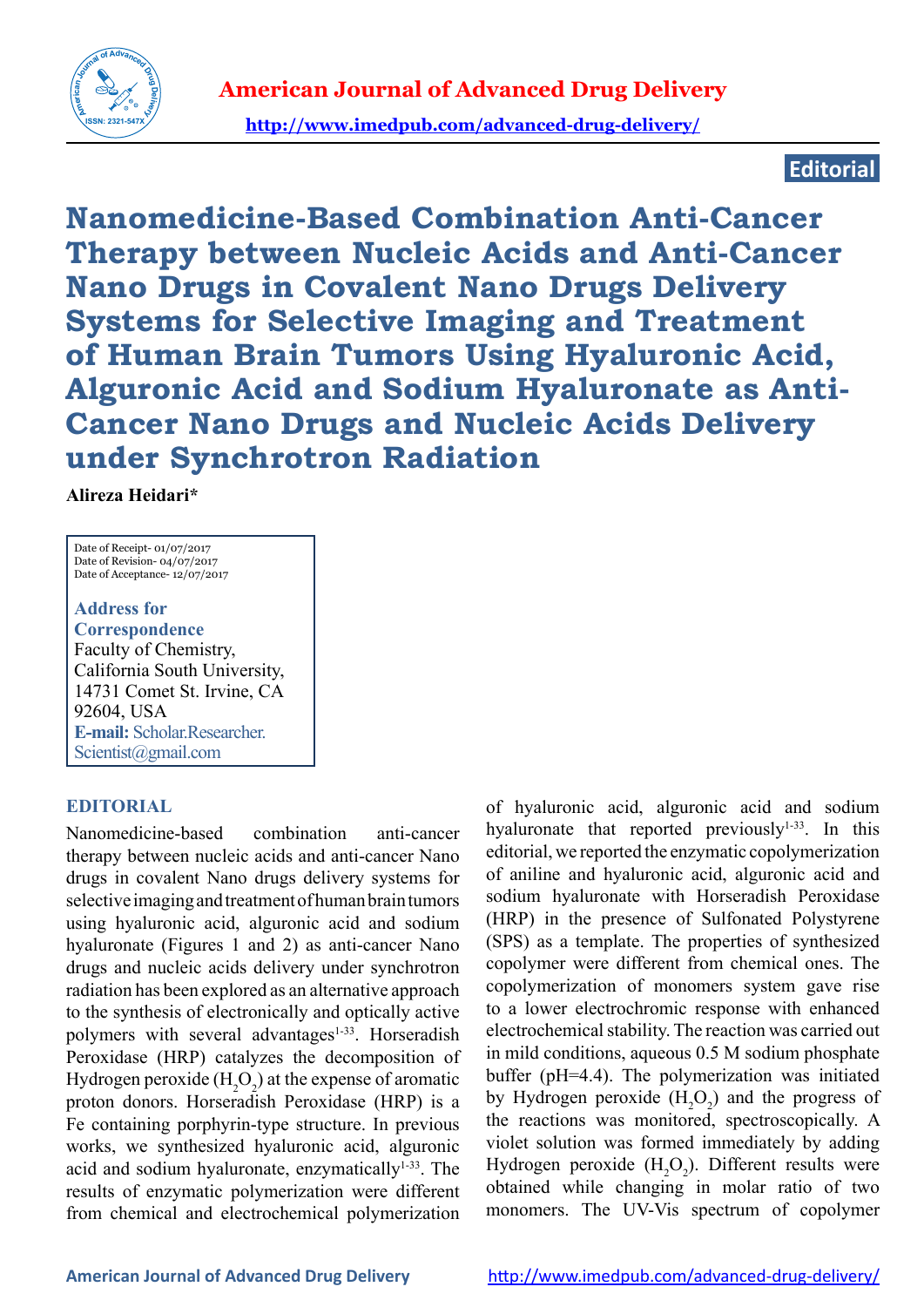is almost similar to enzymatic synthesized hyaluronic acid, alguronic acid and sodium hyaluronate. 1 <sup>1</sup>HNMR, <sup>13</sup>CNMR, <sup>31</sup>PNMR, Attenuated Total Reflectance Fourier Transform Infrared (ATR-FTIR), FT-Raman, UV-Vis and HR Mass spectroscopic methods confirm that aniline and hyaluronic acid, alguronic acid and sodium hyaluronate are presence in structure of synthesized copolymer. Cyclic voltamogram of synthesized poly (aniline-co-o-hyaluronic acid/ alguronic acid/sodium hyaluronate) show two sets of redox peaks and indicated convenient electroactivity for this copolymer (Figures 1 and 2).

Polymer nanocomposites consist of polymers loaded with high-surface-area reinforcing fillers. Among these nanocomposites, hyaluronic acid, alguronic acid and sodium hyaluronate with conducting polymers have been proposed for different applications. Polyaniline (PANI) is one of the most studied electrically conducting polymers because of its good processability, environmental stability, and potential in the catalysis field, biosensors, batteries and electronic technology. We have reported polymerization of aniline on hyaluronic acid, alguronic acid and sodium hyaluronate nanosheet particles, previously1-33. Polyaniline (PANI)/hyaluronic acid/alguronic acid/sodium hyaluronate have previously been synthesized chemically and electrochemically<sup>1-33</sup>. These methods need harsh conditions such as low temperature and high acidity. In this editorial, we have reported insitu enzymatic synthesis of Polyaniline (PANI) on hyaluronic acid, alguronic acid and sodium hyaluronate nanosheet particles in the presence of sulfonated polystyrene as a polyanionic template. The polymerization was catalyzed by Horseradish Peroxidase (HRP) in room temperature and aqueous medium. Hydrogen peroxide  $(H_2O_2)$ was used as an oxidant. 1 HNMR, 13CNMR, <sup>31</sup>PNMR, Attenuated Total Reflectance Fourier Transform Infrared (ATR-FTIR), FT-Raman, UV-Vis and HR Mass spectra and also Scanning Electron Microscope (SEM), Transmission Electron Microscope (TEM), Dynamic Light Scattering (DLS), Pulsed Laser Deposition (PLD), X-Ray Diffraction (XRD) and Energy-Dispersive X-Ray Spectroscopy (EDX) images indicate that Polyaniline (PANI)/hyaluronic acid/alguronic acid/sodium hyaluronate nanocomposite was formed. Furthermore,

Scanning Electron Microscope (SEM), Transmission Electron Microscope (TEM), Dynamic Light Scattering (DLS), Pulsed Laser Deposition (PLD), X-Ray Diffraction (XRD) and Energy-Dispersive X-Ray Spectroscopy (EDX) images confirmed the nanostructure of the composite. Cyclic voltamograms showed that Polyaniline (PANI)/hyaluronic acid/alguronic acid/sodium hyaluronate nanocomposite has good electroactivity in nanomedicine–based combination anti-cancer therapy between nucleic acids and anti-cancer Nano drugs in covalent Nano drugs delivery systems for selective imaging and treatment of human brain tumors using hyaluronic acid, alguronic acid and sodium hyaluronate as anti-cancer Nano drugs and nucleic acids delivery under synchrotron radiation.

## **REFERENCES**

- 1. Heidari A, Brown C. Study of Composition and Morphology of Cadmium Oxide (CdO) Nanoparticles for Eliminating Cancer Cells. Journal of Nanomedicine Research. 2015;2(5):1- 20.
- 2. Heidari A. Extraction and Preconcentration of N-Tolyl-Sulfonyl-Phosphoramid-Saeure-Dichlorid as an Anti-Cancer Drug from Plants: A Pharmacognosy Study. J Pharmacogn Nat Prod. 2016;2:e103.
- 3. Heidari A. Future Prospects of Point Fluorescence Spectroscopy, Fluorescence Imaging and Fluorescence Endoscopy in Photodynamic Therapy (PDT) for Cancer Cells. J Bioanal Biomed. 2016;8:e135.
- 4. Heidari A. A Bio-Spectroscopic Study of DNA Density and Color Role as Determining Factor for Absorbed Irradiation in Cancer Cells. Adv Cancer Prev.  $2016:1:e102$ .
- 5. Heidari A. Anti-Cancer Effect of UV Irradiation at Presence of Cadmium Oxide (CdO) Nanoparticles on DNA of Cancer Cells: A Photodynamic Therapy Study. Arch Cancer Res. 2016;4:1.
- 6. Heidari A. Biospectroscopic Study on Multi-Component Reactions (MCRs) in Two A-Type and B-Type Conformations of Nucleic Acids to Determine Ligand Binding Modes, Binding Constant and Stability of Nucleic Acids in Cadmium Oxide (CdO) Nanoparticles-Nucleic Acids Complexes as Anti-Cancer Drugs. Arch Cancer Res. 2016;4:2.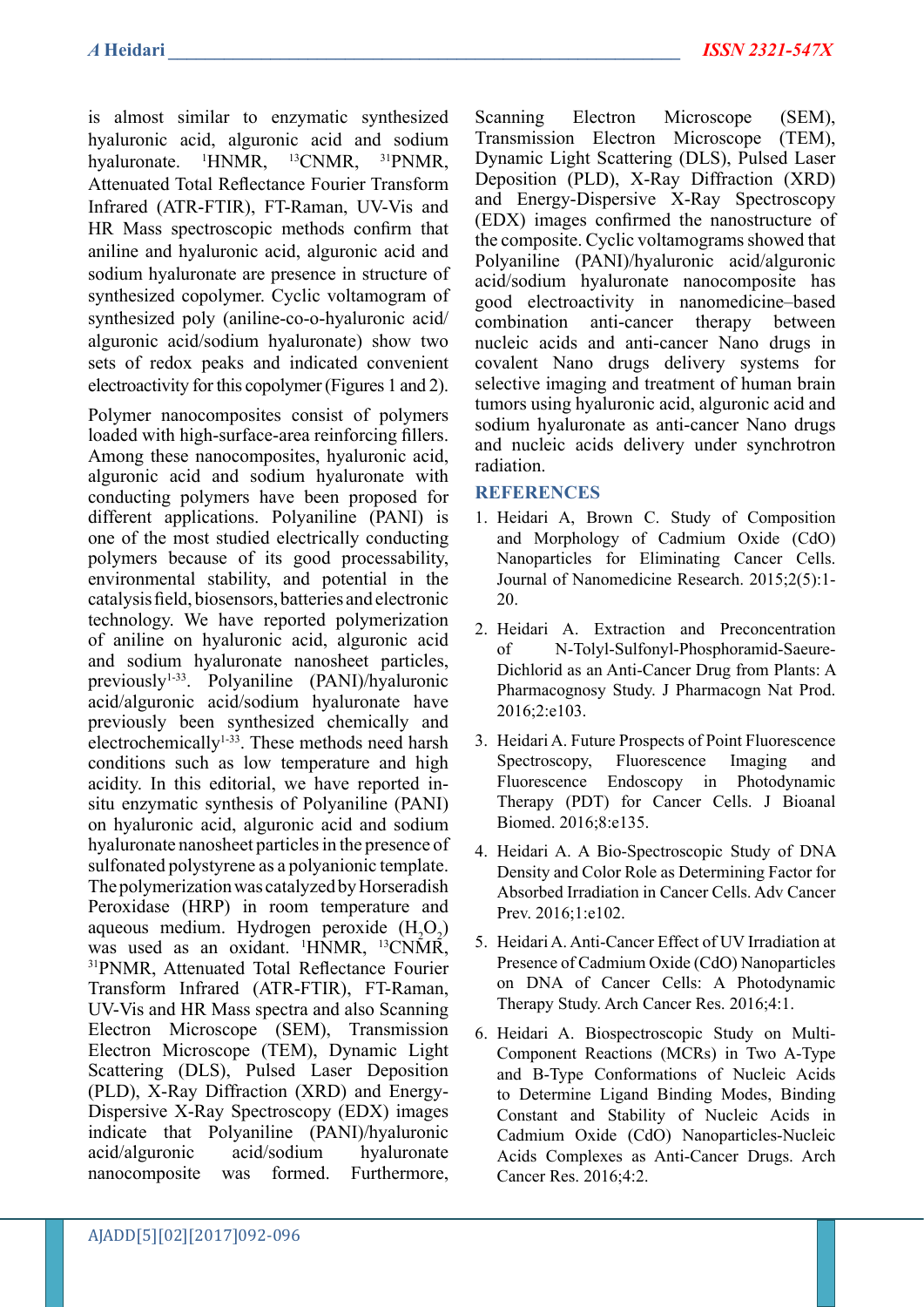- 7. Heidari A. Simulation of Temperature Distribution of DNA/RNA of Human Cancer Cells Using Time-Dependent Bio-Heat Equation and Nd: YAG Lasers. Arch Cancer Res. 2016;4:2.
- 8. Heidari A. Quantitative Structure–Activity Relationship (QSAR) Approximation for Cadmium Oxide (CdO) and Rhodium (III) Oxide (Rh2O3) Nanoparticles as Anti-Cancer Drugs for the Catalytic Formation of Proviral DNA from Viral RNA Using Multiple Linear and Non-Linear Correlation Approach. Ann Clin Lab Res. 2016;4:1.
- 9. Heidari A. Biomedical Study of Cancer Cells DNA Therapy Using Laser Irradiations at Presence of Intelligent Nanoparticles. J Biomedical Sci. 2016;5:2.
- 10.Heidari A. Novel and Stable Modifications of Intelligent Cadmium Oxide (CdO) Nanoparticles as Anti-Cancer Drug in Formation of Nucleic Acids Complexes for Human Cancer Cells' Treatment. Biochem Pharmacol. 2016;5:207.
- 11.Heidari A. Pharmaceutical and Analytical Chemistry Study of Cadmium Oxide (CdO) Nanoparticles Synthesis Methods and Properties as Anti-Cancer Drug and its Effect on Human Cancer Cells. Pharm Anal Chem Open Access. 2016;2:113.
- 12.Heidari A. Chemotherapeutic and Biospectroscopic Investigation of the Interaction of Double-Standard DNA/RNA-Binding Molecules with Cadmium Oxide (CdO) and Rhodium (III) Oxide (Rh2O3) Nanoparticles as Anti-Cancer Drugs for Cancer Cells' Treatment. Chemo Open Access. 2016;5:e129.
- 13.Heidari A. Determination of Ratio and Stability Constant of DNA/RNA in Human Cancer Cells and Cadmium Oxide (CdO) Nanoparticles Complexes Using Analytical Electrochemical and Spectroscopic Techniques. Insights Anal Electrochem. 2016;2:1.
- 14.Heidari A. Combined Theoretical and Computational Study of the Belousov-Zhabotinsky Chaotic Reaction and Curtius Rearrangement for Synthesis of Mechlorethamine, Cisplatin, Streptozotocin, Cyclophosphamide, Melphalan, Busulphan and BCNU as Anti-Cancer Drugs. Insights Med Phys. 2016;1:2.
- 15.Heidari A. Ab Initio and Density Functional Theory (DFT) Studies of Dynamic NMR

Shielding Tensors and Vibrational Frequencies of DNA/RNA and Cadmium Oxide (CdO) Nanoparticles Complexes in Human Cancer Cells. J Nanomedicine Biotherapeutic Discov. 2016;6:e144.

- 16.Heidari A. Nitrogen, Oxygen, Phosphorus and Sulphur Heterocyclic Anti-Cancer Nano Drugs Separation in the Supercritical Fluid of Ozone (O3) Using Soave-Redlich-Kwong (SRK) and Pang-Robinson (PR) Equations. Electronic J Biol. 2016;12:4.
- 17.Heidari A. Study of the Role of Anti-Cancer Molecules with Different Sizes for Decreasing Corresponding Bulk Tumor Multiple Organs or Tissues. Arch Can Res. 2016;4:2.
- 18.Heidari A. Pharmacogenomics and Pharmacoproteomics Studies of Phosphodiesterase-5 (PDE5) Inhibitors and Paclitaxel Albumin-Stabilized Nanoparticles as Sandwiched Anti-Cancer Nano Drugs between Two DNA/RNA Molecules of Human Cancer Cells. J Pharmacogenomics Pharmacoproteomics. 2016;7:e153.
- 19.Heidari A. A Comparative Study on Simultaneous Determination and Separation of Adsorbed Cadmium Oxide (CdO) Nanoparticles on DNA/RNA of Human Cancer Cells Using Biospectroscopic Techniques and Dielectrophoresis (DEP) Method. Arch Can Res. 2016;4:2.
- 20.Heidari A. Cheminformatics and System Chemistry of Cisplatin, Carboplatin, Nedaplatin, Oxaliplatin, Heptaplatin and Lobaplatin as Anti-Cancer Nano Drugs: A Combined Computational and Experimental Study. J Inform Data Min. 2016;1:3.
- 21.Heidari A. Linear and Non-Linear Quantitative Structure-Ant-Cancer-Activity Relationship (QSACAR) Study of Hydrous Ruthenium (IV) Oxide (RuO2) Nanoparticles as Non-Nucleoside Reverse Transcriptase Inhibitors (NNRTIs) and Anti-Cancer Nano Drugs. J Integr Oncol. 2016;5:e110.
- 22.Heidari A. A Pharmacovigilance Study on Linear and Non-Linear Quantitative Structure (Chromatographic) Retention Relationships (QSRR) Models for the Prediction of Retention Time of Anti-Cancer Nano Drugs under Synchrotron Radiations, J Pharmacovigil. 2016;4:e161.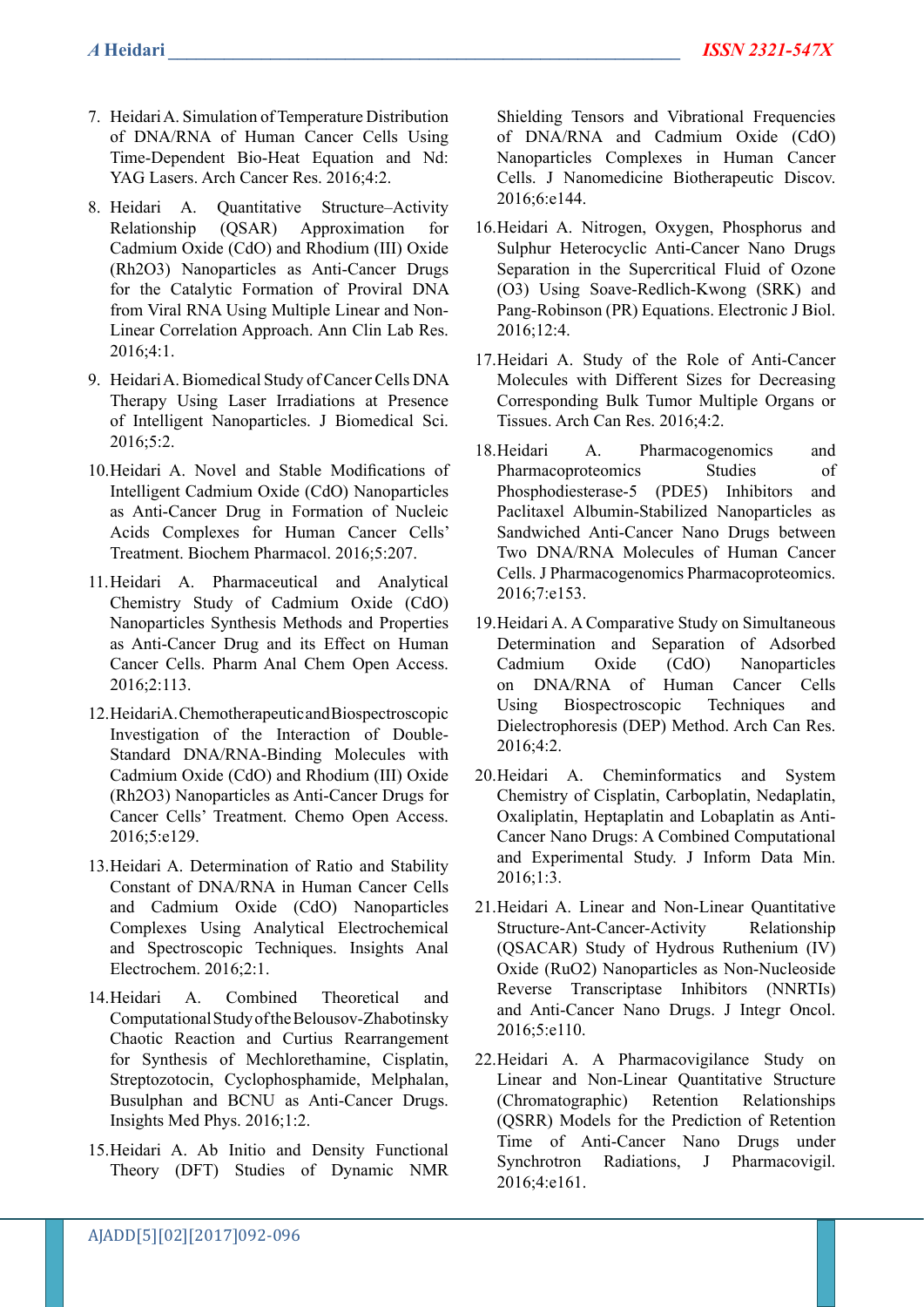- 23.Heidari A. DNA/RNA Fragmentation and Cytolysis in Human Cancer Cells Treated with Diphthamide Nano Particles Derivatives. Biomedical Data Mining. 2016;5:e102.
- 24.Heidari A. A Comparative Study of Conformational Behavior of Isotretinoin (13-Cis Retinoic Acid) and Tretinoin (All-Trans Retinoic Acid (ATRA)) Nano Particles as Anti-Cancer Nano Drugs under Synchrotron Radiations Using Hartree-Fock (HF) and Density Functional Theory (DFT) Methods. Insights in Biomed. 2016;1:2.
- 25.Heidari A. Chemotherapy a Last Resort for Cancer Treatment. Chemo Open Access. 2016;5:4.
- 26.Heidari A. Yoctosecond Quantitative Structure-Activity Relationship (QSAR) and Quantitative Structure-Property Relationship (QSPR) under Synchrotron Radiations Studies for Prediction of Solubility of Anti-Cancer Nano Drugs in Aqueous Solutions Using Genetic Function Approximation (GFA) Algorithm, Insight Pharm Res. 2016;1:1.
- 27. Heidari A. Cancer Risk Prediction and Assessment in Human Cells under Synchrotron Radiations Using Quantitative Structure Activity Relationship (QSAR) and Quantitative Structure Properties Relationship (QSPR) Studies. Int J Clin Med Imaging. 2016;3:516.
- 28.Heidari A. Integrating Precision Cancer Medicine into Healthcare, Medicare Reimbursement Changes and the Practice of Oncology: Trends in Oncology Medicine and Practices. J Oncol Med & Pract. 2016;1:2.
- 29.Heidari A. Biomolecular Spectroscopy and Dynamics of Nano-Sized Molecules and Clusters

as Cross-Linking-Induced Anti-Cancer and Immune-Oncology Nano Drugs Delivery in DNA/RNA of Human Cancer Cells' Membranes under Synchrotron Radiations: A Payload-Based Perspective. Arch Chem Res. 2017;1:2.

- 30.Heidari A. Deficiencies in Repair of Double-Standard DNA/RNA-Binding Molecules Identified in Many Types of Solid and Liquid Tumors Oncology in Human Body for Advancing Cancer Immunotherapy Using Computer Simulations and Data Analysis. J Appl Bioinforma Comput Biol. 2017;6:1.
- 31.Heidari A. Polymorphism in Nano-Sized Graphene Ligand-Induced Transformation of Au38-xAgx/ xCux(SPh-tBu)24 to Au36-xAgx/xCux(SPhtBu)24 (x=1-12) Nanomolecules for Synthesis of Au144-xAgx/xCux[(SR)60, (SC4)60, (SC6)60, (SC12)60, (PET)60, (p-MBA)60, (F)60, (Cl)60, (Br)60, (I)60, (At)60, (Uus)60 and (SC6H13)60] Nano Clusters as Anti-Cancer Nano Drugs. J Nanomater Mol Nanotechnol. 2017;6:3.
- 32.Heidari A. Biomedical Resource Oncology and Data Mining to Enable Resource Discovery in Medical, Medicinal, Clinical, Pharmaceutical, Chemical and Translational Research and Their Applications in Cancer Research. Int J Biomed Data Min. 2017; 6:e103.
- 33.Heidari A. Study of Synthesis, Pharmacokinetics, Pharmacodynamics, Dosing, Stability, Safety and Efficacy of Olympiadane Nanomolecules as Agent for Cancer Enzymotherapy, Immunotherapy, Chemotherapy, Radiotherapy, Hormone Therapy and Targeted Therapy under Synchrotorn Radiation. J Dev Drugs. 2017;6:e154.